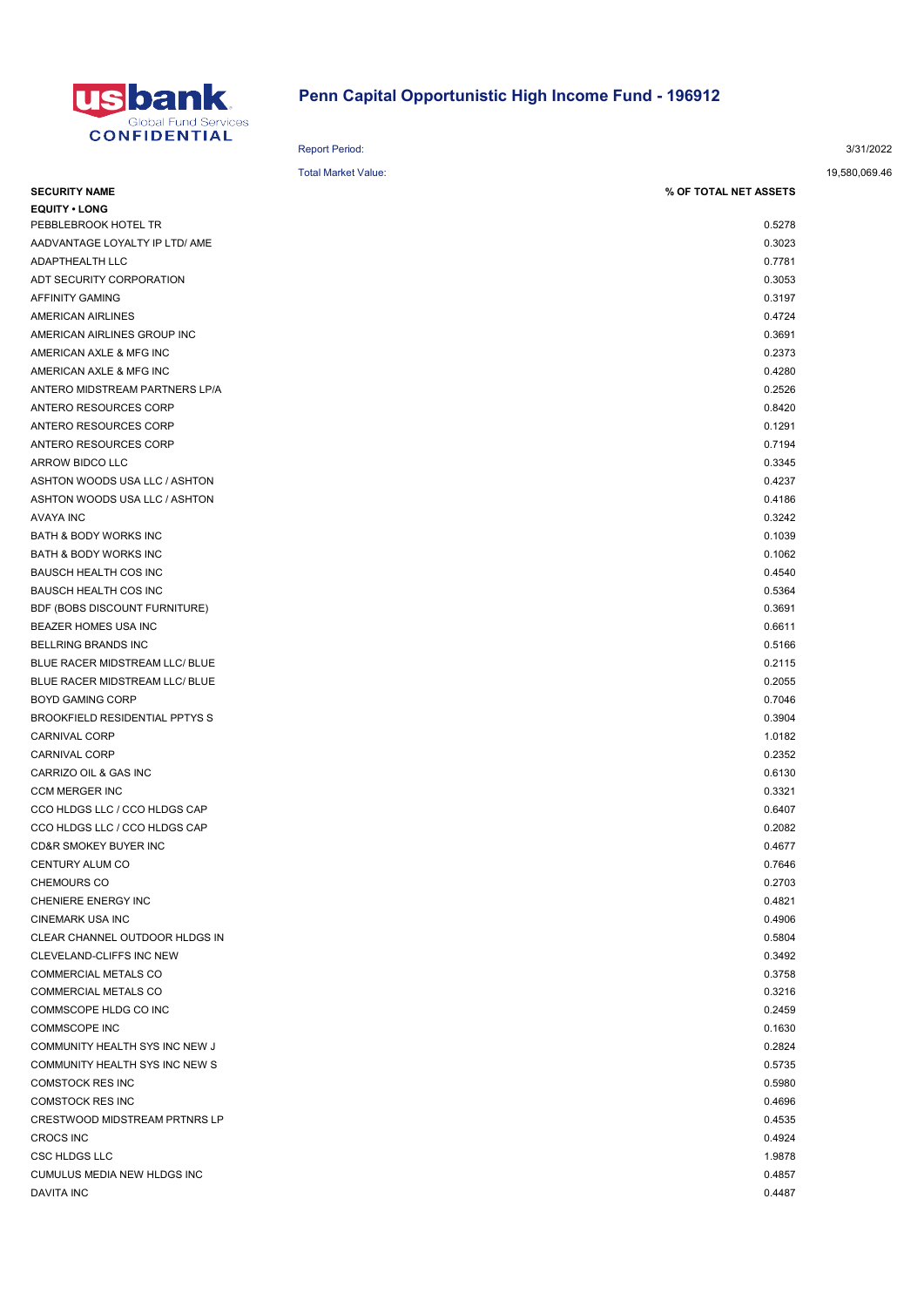| DCP MIDSTREAM OPERATING PL                | 0.3641 |
|-------------------------------------------|--------|
| <b>DELL INC</b>                           | 0.6825 |
| DIRECTV FING LLC / DIRECTV                | 0.5225 |
| DISH DBS CORPORATION                      | 0.3613 |
| DISH NETWORK CORPORATION                  | 0.8644 |
| ECO MATL TECHNOLOGIES INCORPOR            | 0.7042 |
| <b>ENERGIZER HLDGS INC</b>                | 0.3505 |
| ENLINK MIDSTREAM PARTNERS LP S            | 0.2859 |
| <b>ENOVA INTL INC</b>                     | 0.6299 |
| ENTERCOM MEDIA CORP                       | 0.2834 |
| EXTERRAN ENERGY SOLUTIONS LP S            | 0.3570 |
| FORD MTR CO DEL                           | 1.1899 |
| FORTRESS TRANSN & INFRA INVS L            | 0.2378 |
| FORTRESS TRANSN & INFRA INVS L            | 0.2989 |
| FOXTROT ESCROW ISSUER LLC / FO            | 0.3282 |
| FREEPORT MCMORAN INC                      | 0.1699 |
| FREEPORT-MCMORAN COPPER & GOLD            | 0.3620 |
| FRONTIER COMMUNICATIONS HLDGS             | 0.4679 |
| <b>FXI HOLDINGS INC</b>                   | 0.4534 |
| <b>GANNETT CO INC</b>                     | 0.6082 |
| <b>GANNETT HOLDINGS LLC</b>               | 0.2202 |
| <b>GLOBAL AIRCRAFT LEASING CO LTD</b>     | 0.5974 |
| <b>GOODYEAR TIRE &amp; RUBR CO</b>        | 0.2872 |
| <b>GOODYEAR TIRE &amp; RUBR CO</b>        | 0.0942 |
| <b>GOODYEAR TIRE &amp; RUBR CO</b>        | 0.3040 |
| <b>GRAY TELEVISION INC</b>                | 0.5402 |
| <b>GREAT LAKES DREDGE &amp; DOCK CORP</b> | 0.3381 |
| GUITAR CTR ESCROW II INC                  | 0.4903 |
| H & E EQUIPMENT SERVICES INC S            | 0.2134 |
| HARVEST MIDSTREAM I L P                   | 0.2325 |
| HAT HLDGS I LLC / HAT HLDGS II            | 0.3364 |
| HERBALIFE NUTRITION LTD                   | 0.4268 |
| <b>HERTZ CORP</b>                         | 0.2362 |
| <b>HERTZ CORP</b>                         | 0.2289 |
| HILCORP ENERGY I L P / HILCORP            | 0.4067 |
| HILTON GRAND VACATIONS BORROWE            | 0.2115 |
| HILTON GRAND VACATIONS BORROWE            | 0.3620 |
| HLF FING SARL LLC / HERBALIFE             | 0.2440 |
| HUDBAY MINERALS INC                       | 0.6635 |
| HUNT COS INC                              | 0.4819 |
| <b>ICAHN ENTERPRISES LP/CORP</b>          | 0.3227 |
| <b>ICAHN ENTERPRISES LP/CORP</b>          | 0.5417 |
| <b>ICAHN ENTERPRISES LP/CORP</b>          | 0.2552 |
| <b>IRON MTN INC DEL</b>                   | 0.6018 |
| <b>IRON MTN INC DEL</b>                   | 0.2495 |
| JBS USA LUX S A / JBS USA FIN             | 0.9332 |
| KEHE DISTRS LLC/ KEHE FIN CORP            | 0.5147 |
| KENNEDY WILSON INC                        | 0.4329 |
| KONTOOR BRANDS INC                        | 0.3008 |
| KRAFT HEINZ FOODS CO                      | 0.4052 |
| KRAFT HEINZ FOODS CO                      | 0.9190 |
|                                           |        |
| LEEWARD RENEWABLE ENERGY OPER             | 0.3319 |
| LIFE TIME FITNESS                         | 0.4545 |
| LUMEN TECHNOLOGIES INC                    | 0.6625 |
| MACYS RETAIL HOLDINGS LLC                 | 0.5298 |
| <b>MADISON IAQ LLC</b>                    | 0.5901 |
| <b>MEDNAX INC</b>                         | 0.3417 |
| MERCER INTL INC                           | 0.4393 |
| MIDAS OPCO HLDGS LLC                      | 0.3102 |
| MODIVCARE INC                             | 0.3064 |
| MOZART DEBT MERGER SUB INC                | 0.6550 |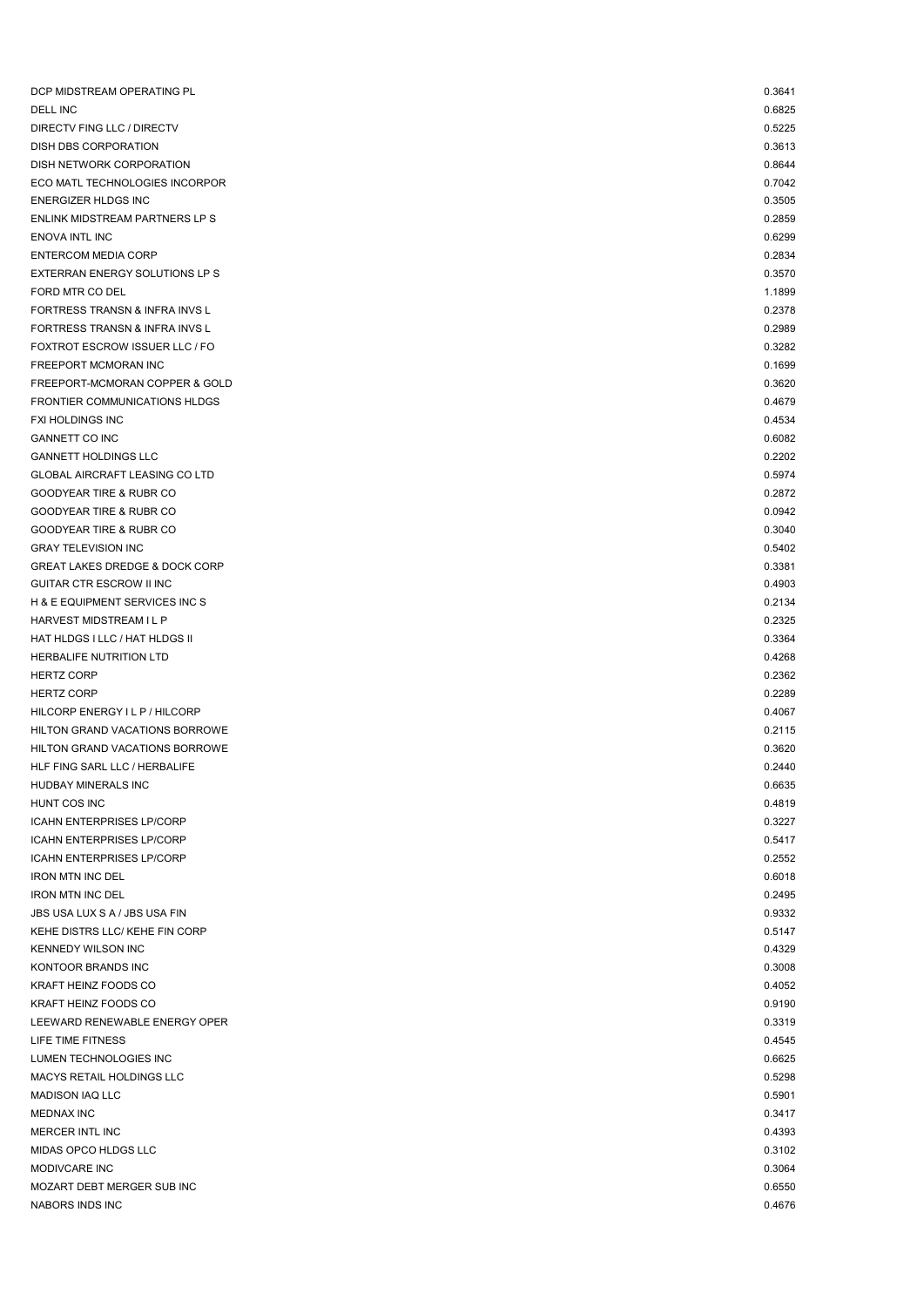| NAVIENT CORPORATION            | 0.2791 |
|--------------------------------|--------|
| NAVIENT CORPORATION            | 0.2338 |
| NAVIENT CORPORATION            | 0.2120 |
| <b>NCR CORP NEW</b>            | 0.2431 |
| NEW FORTRESS ENERGY INC        | 0.3007 |
| NEW FORTRESS ENERGY INC        | 0.6360 |
| NEW RESIDENTIAL INVT CORP      | 0.7526 |
| <b>NEWS CORP NEW</b>           | 0.6453 |
| NIELSEN FIN LLC/ NIELSEN FIN S | 0.3549 |
| NMG HOLDING COMPANY INC        | 1.1688 |
| NORTHERN OIL AND GAS INC MN    | 0.5797 |
| <b>OCCIDENTAL PETE CORP</b>    | 0.3224 |
| <b>OCCIDENTAL PETE CORP</b>    | 0.2395 |
| <b>OCCIDENTAL PETE CORP</b>    | 0.5942 |
| <b>OCCIDENTAL PETE CORP</b>    | 0.7506 |
| OCEANEERING INTL INC           | 0.3492 |
| <b>OLIN CORP</b>               | 0.4865 |
| ONEMAIN FINANCIAL CORPORATION  | 0.1325 |
| OPTION CARE HEALTH INC         | 0.4031 |
| PAPA JOHNS INTL INC            | 0.3482 |
| PEARL MERGER SUB INC           | 0.4004 |
| PENN VA ESCROW LLC             | 0.6936 |
| PITNEY BOWES INC               | 0.4533 |
| RAYONIER A.M. PRODS INC        | 0.3055 |
| REALOGY GRP LLC/REALOGY CO     | 0.2327 |
| REALOGY GRP LLC/REALOGY CO     | 0.6674 |
| RITE AID CORP                  | 0.4655 |
| ROYAL CARIBBEAN GROUP          | 0.2430 |
| SABRE GLBL INC                 | 0.2641 |
| SABRE GLBL INC                 | 0.9533 |
| SCIENTIFIC GAMES HLDGS LP      | 0.4986 |
| SCRIPPS E W CO OHIO            | 0.2531 |
| <b>SCRIPPS ESCROW II INC</b>   | 0.6054 |
| SEAWORLD PKS & ENTMT INC       | 0.6271 |
| SEAWORLD PKS & ENTMT INC       | 0.2624 |
| SEG HOLDING LLC / SEG FINANCE  | 0.6070 |
| <b>SERVICE PPTYS TR</b>        | 0.2653 |
| <b>SERVICE PPTYS TR</b>        | 0.1660 |
| SERVICE PPTYS TR               | 0.5355 |
| SHUTTERFLY INC                 | 0.8676 |
| SIMMONS FOODS INC / SIMMONS P  | 0.2845 |
| <b>SM ENERGY COMPANY</b>       | 0.3381 |
| <b>SM ENERGY COMPANY</b>       | 0.1827 |
| SOUTHWESTERN ENERGY CO         | 0.2827 |
| SPECIALTY BLDG PRODS HLDG LLC  | 0.5400 |
| SPRINT CAP CORP                | 0.3066 |
| <b>SRS DISTRIBUTION INC</b>    | 0.3041 |
| <b>SRS DISTRIBUTION INC</b>    | 0.4666 |
| <b>STAPLES INC</b>             | 0.4952 |
| <b>STAPLES INC</b>             | 0.5649 |
| STATION CASINOS LLC            | 0.3701 |
| STONEX GROUP INC               | 0.5003 |
| <b>SUNNOVA ENERGY CORP</b>     | 0.4598 |
| TABULA RASA HEALTHCARE INC     | 0.4863 |
| TALEN ENERGY SUPPLY LLC        | 0.4727 |
| <b>TASEKO MINES LTD</b>        | 0.6250 |
| TAYLOR MORRISON CMNTYS INC     | 0.4450 |
| <b>TECK RESOURCES LTD</b>      | 0.4835 |
| <b>TECK RESOURCES LTD</b>      | 0.4507 |
| TELESAT CDA / TELESAT LLC      | 0.4828 |
| TENET HEALTHCARE CORP          | 0.3341 |
| TENET HEALTHCARE CORP          | 0.4855 |
|                                |        |